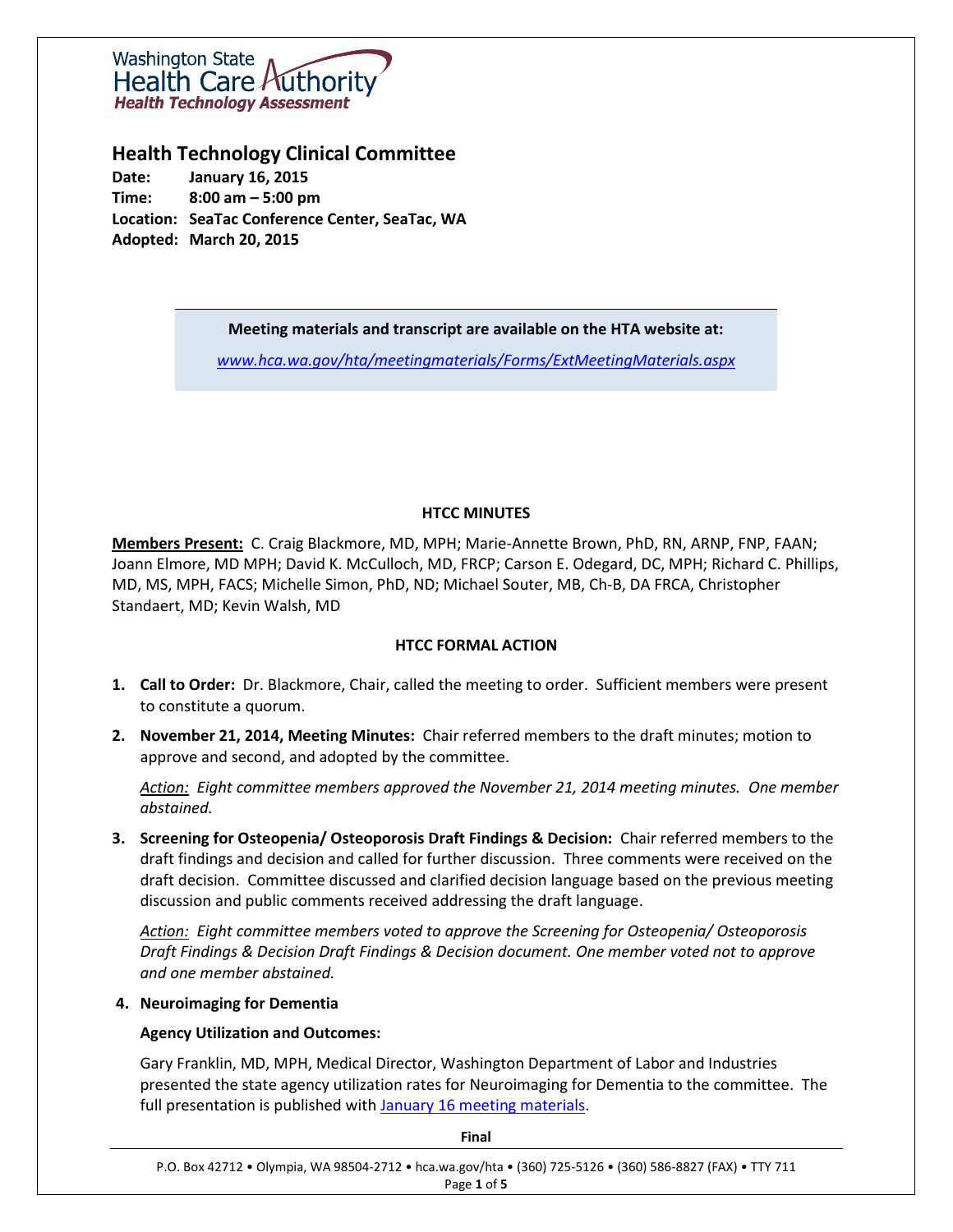WA - Health Technology Clinical Committee Meeting January 16, 2015

Page 2 of 4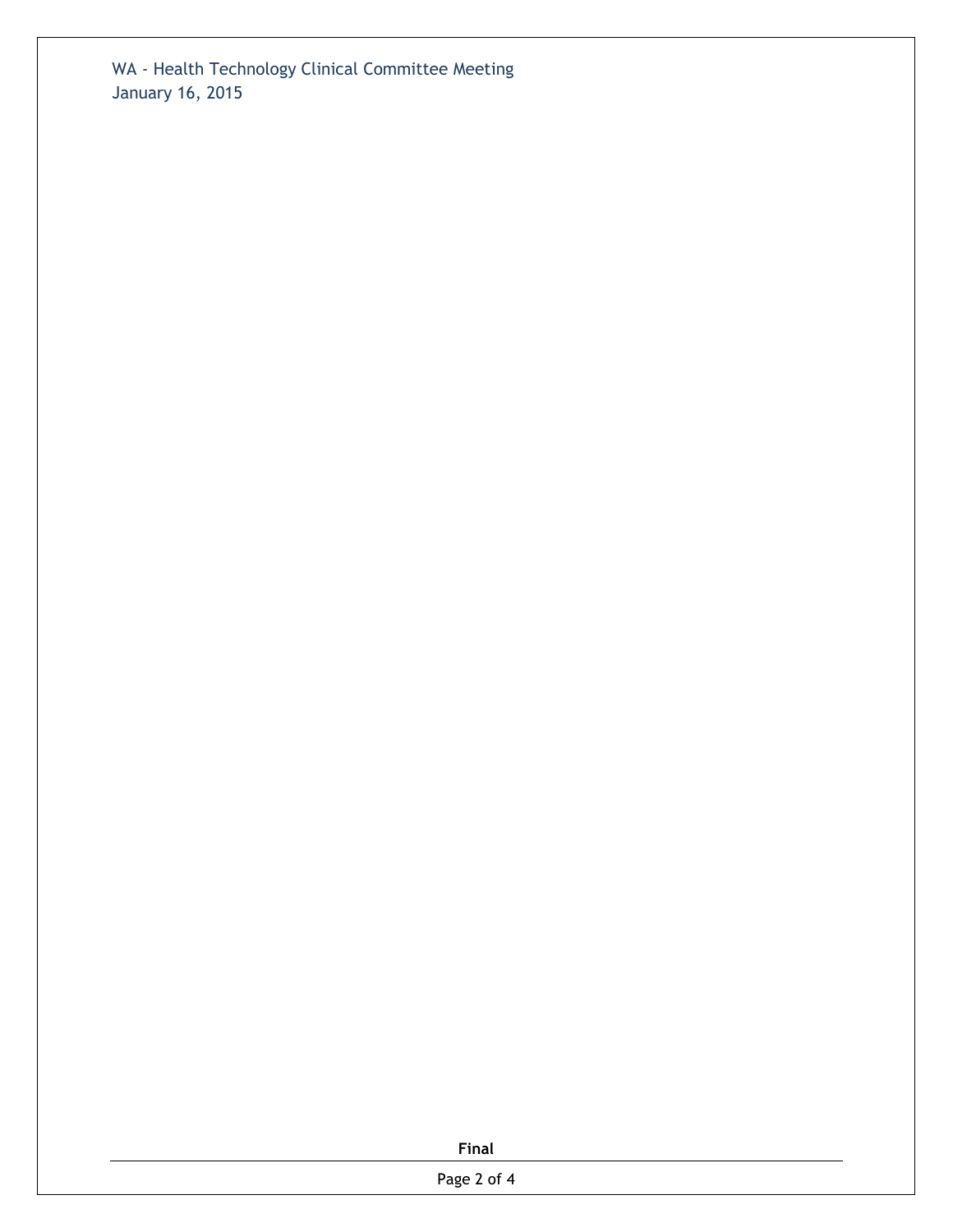# WA - Health Technology Clinical Committee Meeting January 16, 2015

# **Scheduled and Open Public Comments:**

The Chair called for public comments. Open public comments were presented by:

• Bruce Smith, MD, Regence/ Blue Shield

# **Vendor Report and HTCC Q & A:**

The Chair introduced the clinical expert for Neuroimaging for Dementia, Lisa C. Silbert, MD, MCR, Director, Dementia Clinic, Portland Veteran's Affairs Medical Center.

Robin Hashimoto, PhD, Spectrum Research, Inc. presented the evidence review addressing Neuroimaging for Dementia. The full presentation is published with January 16 [meeting materials.](http://www.hca.wa.gov/hta/meetingmaterials/Forms/ExtMeetingMaterials.aspx)

# **HTCC Coverage Vote and Formal Action:**

## *Committee Decision*

Based on the deliberations of key health outcomes, the committee decided that it had the most complete information: a comprehensive and current evidence report, public comments, and state agency utilization information. The committee concluded that the current evidence on Positron Emission Tomography (PET), Single Photon Emission Computed Tomography (SPECT), Functional Magnetic Resonance Imaging (fMRI) or Arterial Spin Labeling (ASL) demonstrates that there is sufficient evidence to not cover.

The committee considered all the evidence and gave greatest weight to the evidence it determined, based on objective factors, to be the most valid and reliable. Based on these findings, the committee voted to not cover Positron Emission Tomography (PET), Single Photon Emission Computed Tomography (SPECT), Functional Magnetic Resonance Imaging (fMRI) or Arterial Spin Labeling (ASL) for functional neuroimaging for primary degenerative dementia or mild cognitive impairment. [See transcript for full committee deliberations.]

# **HTCC Committee Coverage Determination Vote:**

|                                   | <b>Not</b><br>Covered | <b>Covered Under</b><br><b>Certain Conditions</b> | Covered<br>Unconditionally |
|-----------------------------------|-----------------------|---------------------------------------------------|----------------------------|
| Functional neuroimaging with PET, |                       |                                                   |                            |
| SPECT, fMRI or fMRI with ASL      | 10                    | $\mathbf{U}$                                      |                            |

### *Discussion*

The chair called for discussion of conditions and evidence related to functional neuroimaging. The committee identified potential conditions and moved to vote. The committee voted to not cover these technologies for primary degenerative dementia and mild cognitive impairment.

# *Action*

The committee checked for availability of Medicare national coverage decisions (NCDs). There are NCDs for that include coverage for FDG-PET scanning and SPECT scanning for dementia, mild cognitive impairment and other conditions. The committee discussed the basis for these decisions and the date of evidence review supporting the decisions. The chair cited lack of evidence

| <b>Final</b> |
|--------------|
| Page 3 of 4  |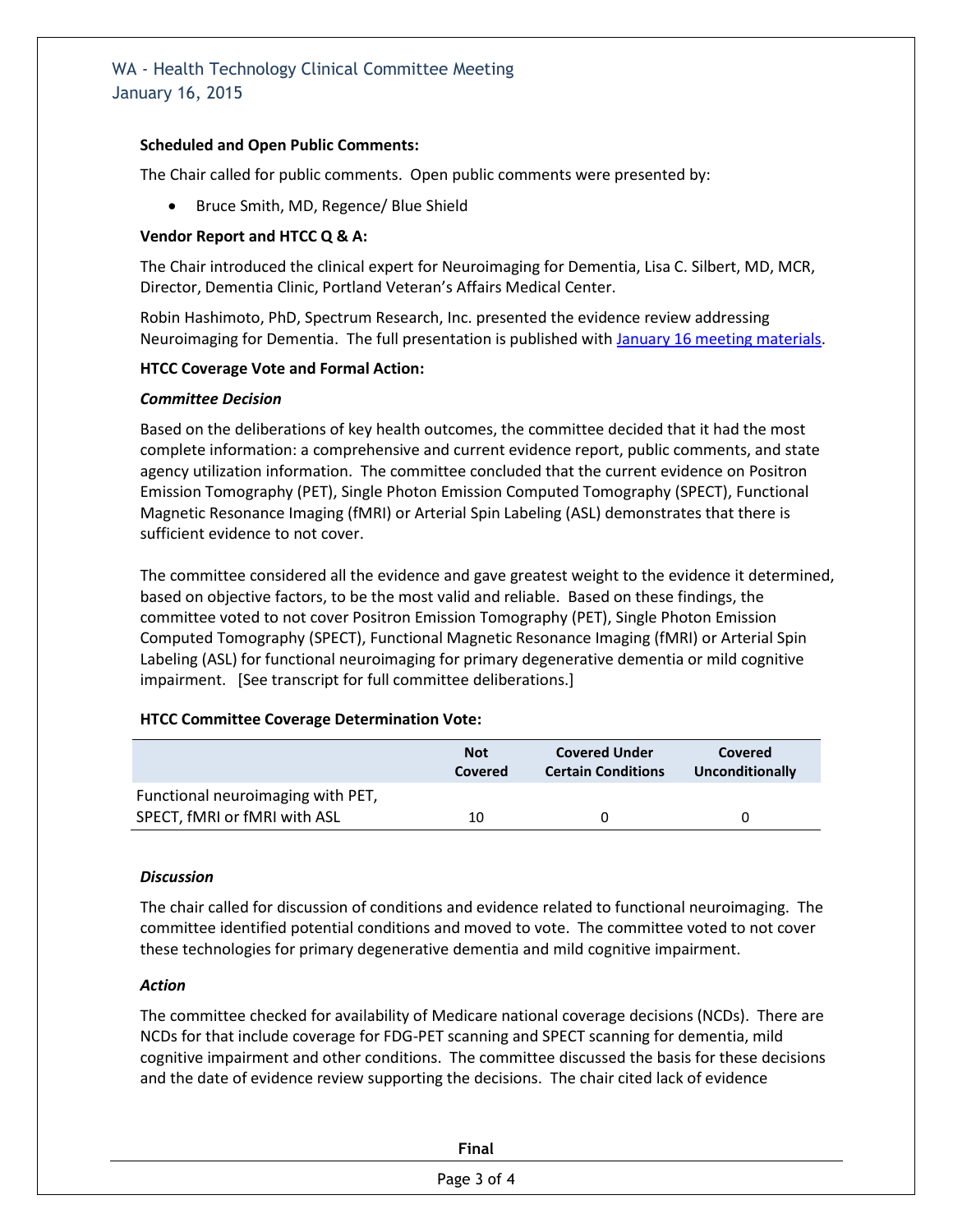# WA - Health Technology Clinical Committee Meeting January 16, 2015

supporting improved outcomes with use of functional imaging tests. No NCD for fMRI was identified.

The committee discussed the availability of a number of guidelines. The committee did not identify data supporting clinical outcomes or changes in treatment or caregiver benefits to support coverage.

The committee Chair directed HTA staff to prepare a Findings and Decision document on Functional Neuroimaging for Primary Degenerative Dementia or Mild Cognitive Impairment reflective of the majority vote for final approval at the next public meeting.

## **5. Appropriate Imaging for Breast Cancer Screening in Special Populations**

### **Agency Utilization and Outcomes:**

Daniel Lessler, MD, Chief Medical Officer, Washington Health Care Authority presented the state agency utilization rates for Appropriate Imaging for Breast Cancer Screening in Special Populations to the committee. The full presentation is published wit[h January 16 meeting materials.](http://www.hca.wa.gov/hta/meetingmaterials/Forms/ExtMeetingMaterials.aspx)

## **Scheduled and Open Public Comments:**

The Chair called for public comments. Open public comments were presented by:

Nadia Salama, MD, MPH Phd, Group Health Cooperative

## **Vendor Report and HTCC Q & A:**

The Chair introduced the clinical expert for Breast Cancer Screening, Christoph I. Lee, MD, MSHS, Director, Breast Imaging Fellowship, University of Washington School of Medicine. Daniel A. Ollendorf, Institute for Clinical and Economic Research, presented the evidence review addressing Appropriate Imaging for Breast Cancer Screening. The full presentation is published wit[h January 16](http://www.hca.wa.gov/hta/meetingmaterials/Forms/ExtMeetingMaterials.aspx) [meeting materials](http://www.hca.wa.gov/hta/meetingmaterials/Forms/ExtMeetingMaterials.aspx)

### **HTCC Coverage Vote and Formal Action:**

### *Committee Decision*

Based on the deliberations of key health outcomes, the committee decided that it had the most complete information: a comprehensive and current evidence report, public comments, and state agency utilization information. The committee concluded that the evidence is sufficient and to cover digital breast tomosynthesis (DBT) for breast cancer screening for woman aged 40 to 74 who are candidates for screening mammography. The committee concluded that the available evidence is not sufficient to support coverage for magnetic resonance imaging (MRI), Hand Held Ultrasound (HHUS) and Automated Breast Ultrasound (ABUS) for supplementary screening following mammography.

The committee considered all the evidence and gave greatest weight to the evidence it determined, based on objective factors, to be the most valid and reliable. Based on these findings, the committee voted to cover DBT for woman aged 40 to 74 who are candidates for screening mammography. Separately, the committee voted to not cover MRI, HHUS and ABUS for supplementary screening following mammography. [See transcript for full committee deliberations.]

| <b>Final</b> |  |
|--------------|--|
| Page 4 of 4  |  |